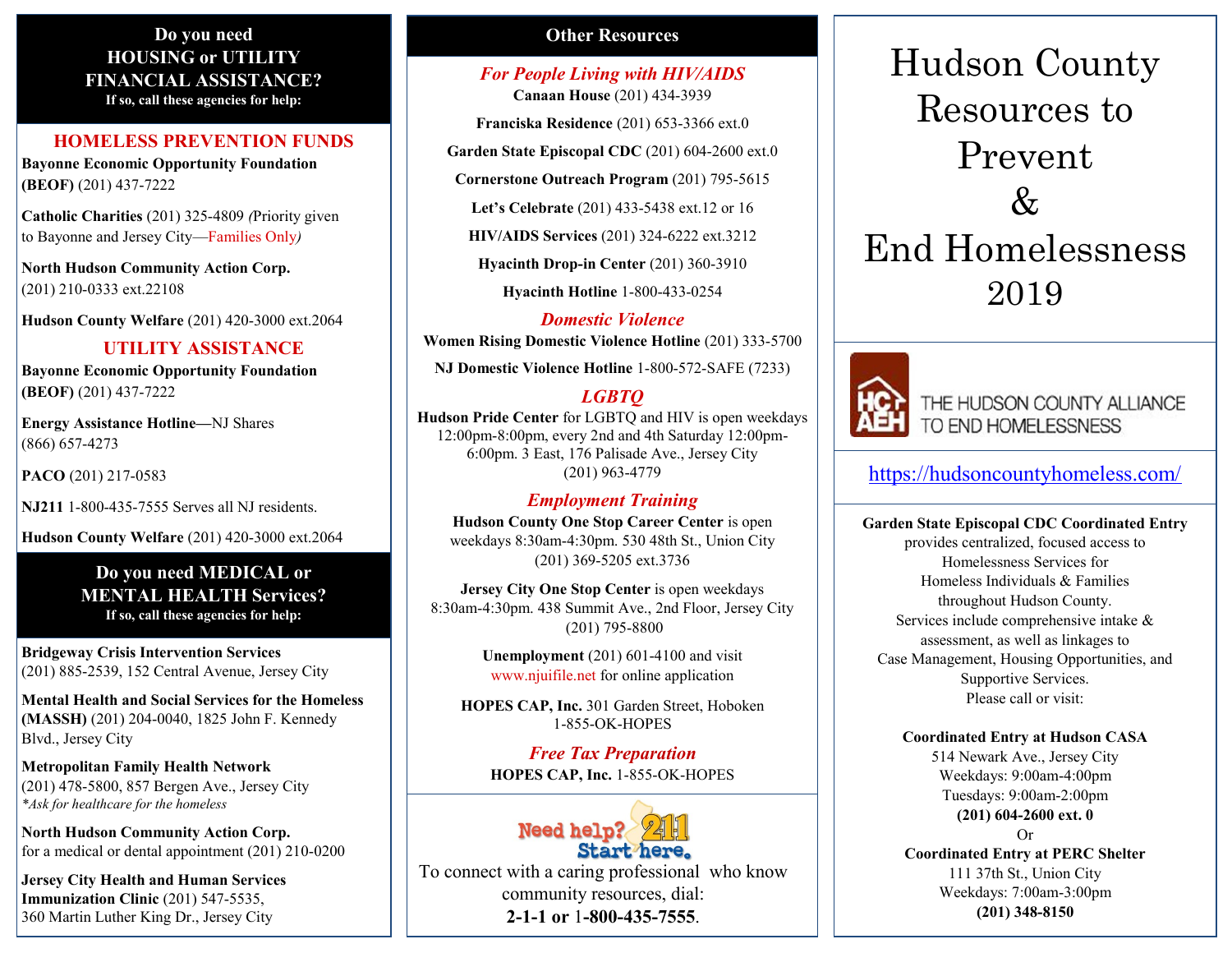#### **Do you need EMERGENCY SHELTER? If so, call these agencies for help:**

## **EMERGENCY SHELTERS**

*Single Adult Men & Women (18+)* **Hoboken Shelter** (201) 656-5069 300 Bloomfield St., Hoboken

> **PERC Shelter** (201) 348-8150 111 37th St., Union City

**St. Lucy's Shelter** (201) 656-7201 619 Grove St., Jersey City

*Youth 18-21* **Covenant House, Newark** (973) 621-8705

> **Adolescent Housing Hub Hotline** 1-877-652-7624 *Available 24/7*

## *Families with Children under 18 years of age*

Please note that space at family shelters is limited. Families are encouraged to call ahead to check for availability. **Clients with Emergency Assistance should call Hudson County Welfare at (201) 420-3000 for a referral. Hope House** (201) 420-1070 **St. Joseph's Home** (201) 413-9280 **Family Promise of Hudson County** *For referrals to Family Promise call (201) 604-2600 ext. 0*

**Hudson County Homeless Hotline** 1-800-624-0287 *Available 24/7— only used for emergencies*

> **Are you a VETERAN? If so, call these agencies for help:**

**Catholic Charities SSVF** 1-855-767-8387

**Community Hope / Hope for Veterans** 1-855-483-8466

**Soldier On** 1-866-406-8449

#### **Do you need DROP-IN Services? If so, call these agencies for help:**

**Covenant House** for homeless youth is open weekdays 10:00am -5:00pm. (609) 513-7373, 797 West Side Ave., Jersey City

**Garden State Episcopal CDC Hudson CASA Coordinated Entry** is open 9:00am-4:00pm weekdays, 9:00am-2:00pm Tuesdays. (201) 604-2600 ext.0, 514 Newark Ave., Jersey City

**Hoboken Shelter** is open daily 9:00am-11:00am and 12:00pm-8:00pm. SHOWERS: 12:00pm-2:00pm daily. (201) 656-5069, 300 Bloomfield St., Hoboken

**Hudson County Integrated Services** Drop-in services are available 7:00am-5:00pm weekdays and; and 10:00pm-2:00pm on Saturdays. (201) 420-8013, 124 Claremont Ave., Jersey City

**PERC Shelter** Drop-in Services and SHOWERS: 7:00am-3:00pm daily. (201) 348-8150, 111 37th St., Union City

**St. Lucy's Shelter** Drop-in Services and SHOWERS: 9:00am-3:00pm weekdays. (201) 656-7201, 619 Grove St., Jersey City

#### **Do you need FOOD? If so, call these agencies for help:**

## *Soup Kitchens*

**Hoboken Shelter** serves breakfast at 9:00am and lunch at 1:30pm daily and dinner at 7:00pm nightly. (201) 656-5069, 300 Bloomfield St., Hoboken

**Let's Celebrate** serves hot breakfast at 8:00am on weekdays and lunch 11:30am-1:30pm on weekdays. (201) 433-5438, 46 Fairview Ave., Jersey City

**PERC Shelter** serves lunch between 12:00pm-1:00pm daily and dinner at 6:00pm-7:00pm nightly. (201) 348-8150, 111 37th St., Union City

**St. Matthew Trinity Lunchtime Ministry** serves lunch at 10:00am-12:00pm Monday-Thursday. (201) 659-4499, 57 8th St., Hoboken

**St. Lucy's Shelter** serves breakfast and lunch between 9:00am-3:00pm weekdays. (201) 656-7201, 619 Grove St, Jersey City

*Call 2-1-1 or 1-800-435-7555 to find food pantries & other food resources in your community*

# **Do you need TENANT or LANDLORD COUNSELING?**

**If so, call these agencies for help:**

**Jersey City Division of Tenant Landlord Relations**  (201) 547-5127

**North Hudson Community Action Corp.**  (201) 866-3140

**The Waterfront Project** (551) 256-7578

**Housing Resource Center (HRC)** (201) 795-5615

#### **Do you need BENEFITS? If so, call these agencies for help:**

**Hudson County Welfare and SNAP (Food Stamps)**  (201) 420-3000 www.nj.gov/humanservices/dfd/ programs/njsnap/apply/

**Jersey City Health & Human Services, WIC** (201) 547-6842, 360 Martin Luther King Dr., Jersey City weekdays 7:30am-4:00pm and some Saturdays 7:30am-12:00pm. Serves all NJ residents.

### **Do you need AFFORDABLE HOUSING? If so, follow the link below:**

The Hudson Housing Finder is a free, online searchable registry to find affordable apartments and homes throughout Hudson County. To begin your search, visit:

[www.hudsoncountynj.org/Hudson](http://www.hudsoncountynj.org/Hudson-housing-finder)-housing-finder

## **Do you need LEGAL services? If so, call these agencies for help:**

**Community Health Law Project** for low income individuals with disabilities (201) 630-6201

**Legal Services of NJ** 1-888-576-5529

**Northeast NJ Legal Services** (201) 792-6363

**The Waterfront Project** (551) 256-7578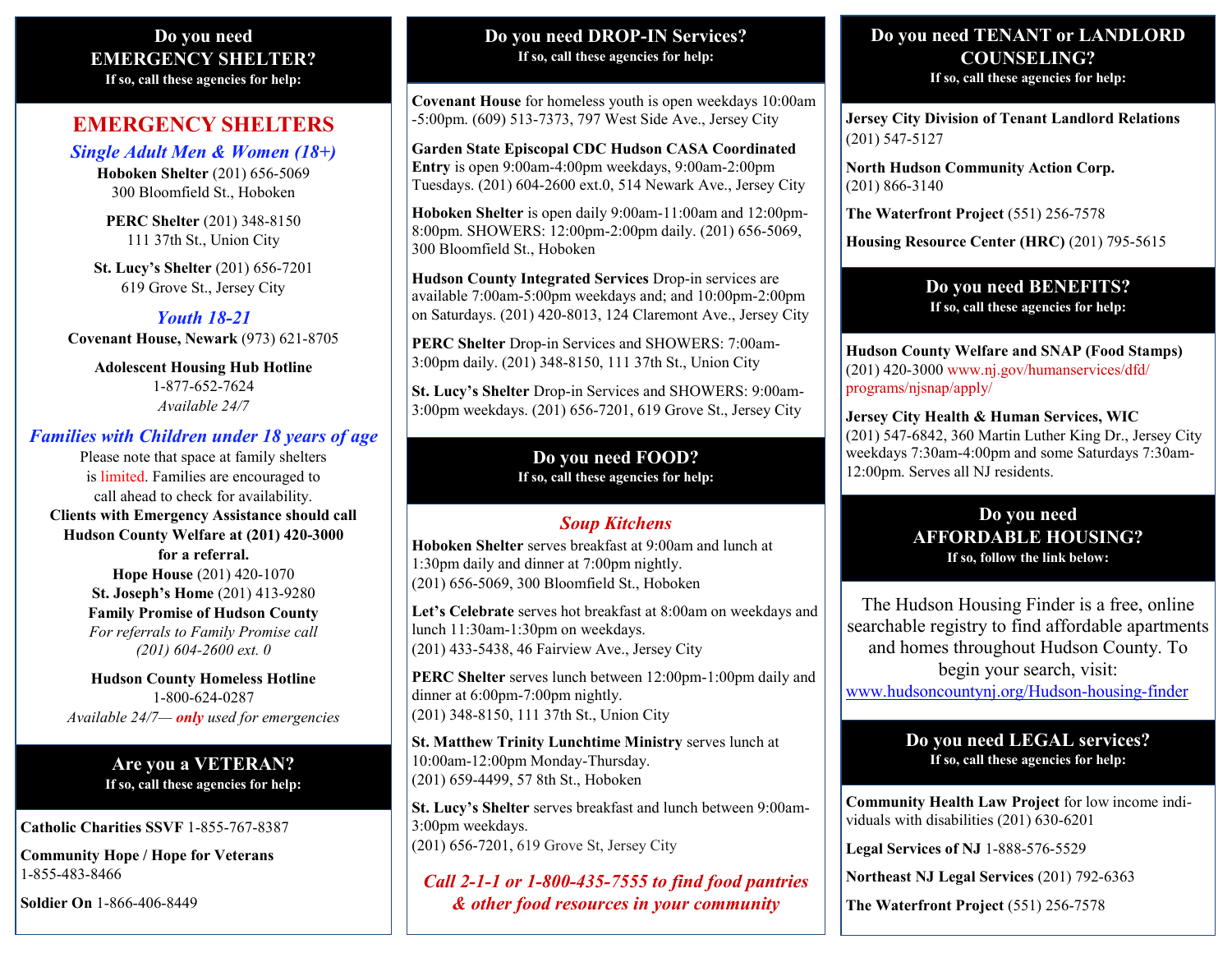## **Necesita ayuda financiera para alojamiento/servicios públicos? Llame a estas agencias para ayuda**

#### **Fondos para la prevención de indigencia Bayonne Economic Opportunity Foundation (BEOF)** (201) 437-7222

**Catholic Charities** (201) 325-4809 *(*Para recidentes de Bayonne y Jersey City—Solo familias *)*

**North Hudson Community Action Corp.** (201) 210-0333 ext.22108

**Hudson County Welfare** (201) 420-3000 ext.2064

### **Ayuda para Servicios Públicos**

**Bayonne Economic Opportunity Foundation (BEOF)** (201) 437-7222

**Energy Assistance Hotline—**NJ Shares (866) 657-4273

**PACO** (201) 217-0583

**NJ211** 1-800-435-7555 Serves all NJ residents.

**Hudson County Welfare** (201) 420-3000 ext.2064

**Necesita servicios médicos o mentales? Llame a estas agencias para ayuda**

**Bridgeway Crisis Intervention Services**  (201) 885-2539, 152 Central Avenue, Jersey City

**Mental Health and Social Services for the Homeless (MASSH)** (201) 204-0040, 1825 John F. Kennedy Boulevard, Jersey City

**Metropolitan Family Health Network**  (201) 478-5800, 857 Bergen Avenue, Jersey City *\*Pregunte por healthcare for the homeless*

**North Hudson Community Action Corp.**  para citas medicas or dentales (201) 210-0200

**Jersey City Health and Human Services Immunization Clinic** (201) 547-5535, 360 Martin Luther King Drive, Jersey City

## **Otros Recursos**

# *Para personas con VIH/SIDA*

**Canaan House** (201) 434-3939 **Franciska Residence** (201) 653-3366 ext.0 **Garden State Episcopal CDC** (201) 604-2600 ext.0 **Cornerstone Programa de Alcancé** (201) 795-5615 **Let's Celebrate** (201) 433-5438 ext.12 or 16 **Servicios VIH/SIDA** (201) 324-6222 ext.3212 **Hyacinth Centro de Entrega** (201) 360-3910 **Hyacinth Hotline** 1-800-433-0254

*Violencia Domestica*

**Women Rising Domestic Violence Hotline** (201) 333-5700 **NJ Domestic Violence Hotline** 1-800-572-SAFE (7233)

# *LGBTQ*

**Hudson Pride Center** para LGBTQ and VIH está abierto lunes-viernes 12:00pm-8:00pm; segundo y cuarto sábado del mes 12:00pm-6:00pm. 3 East, 176 Palisade Avenue, Jersey City, (201) 963-4779

## *Employment Training*

**Hudson County One Stop Career Center** esta abierto los días de semana 8:30am-4:30pm. 530 48th Street, Union City, (201) 369-5205 ext.3736

**Jersey City One Stop Center** esta abierto los días de semana 8:30am-4:30pm. 438 Summit Avenue, 2nd piso, Jersey City, (201) 795-8800

**Unemployment** (llame al (201) 601-4100 o visite www.njuifile.net para una aplicación

**HOPES CAP, Inc.** 301 Garden Street, Hoboken 1-855-OK-HOPES

*Free Tax Preparation*  **HOPES CAP, Inc.** 1-855-OK-HOPES



Para familiarizarse con recursos de la comunidad llame al: **2-1-1 or** 1**-800-435-7555**.

# **Recursos Para Prevenir la Falta de Vivienda del Condado de Hudson 2019**



THE HUDSON COUNTY ALLIANCE TO END HOMELESSNESS

[https://hudsoncountyhomeless.com/](http://hudsoncountyhomeless.com/)

**Hudson CASA Centro de Entrada Coordinada** Provee acceso centralizado a los servicios para individuales y familias en el Condado de Hudson con falta de vivienda. Los servicios incluyen la ingesta integral y evaluación, vínculos de Gestión de Casos, Vivienda y Servicios de apoyo. **Por favor llame o visite**

#### **Entrada Coordinada at Hudson CASA**

514 Newark Avenue, Jersey City Lunes-Viernes: 9:00am-4:00pm Martes: 9:00am-2:00pm **(201) 604-2600 ext. 0** Or

**Entrada Coordinada at PERC Shelter** 111 37th Street, Union City Lunes-Viernes: 7:00am-3:00pm **(201) 348-8150**